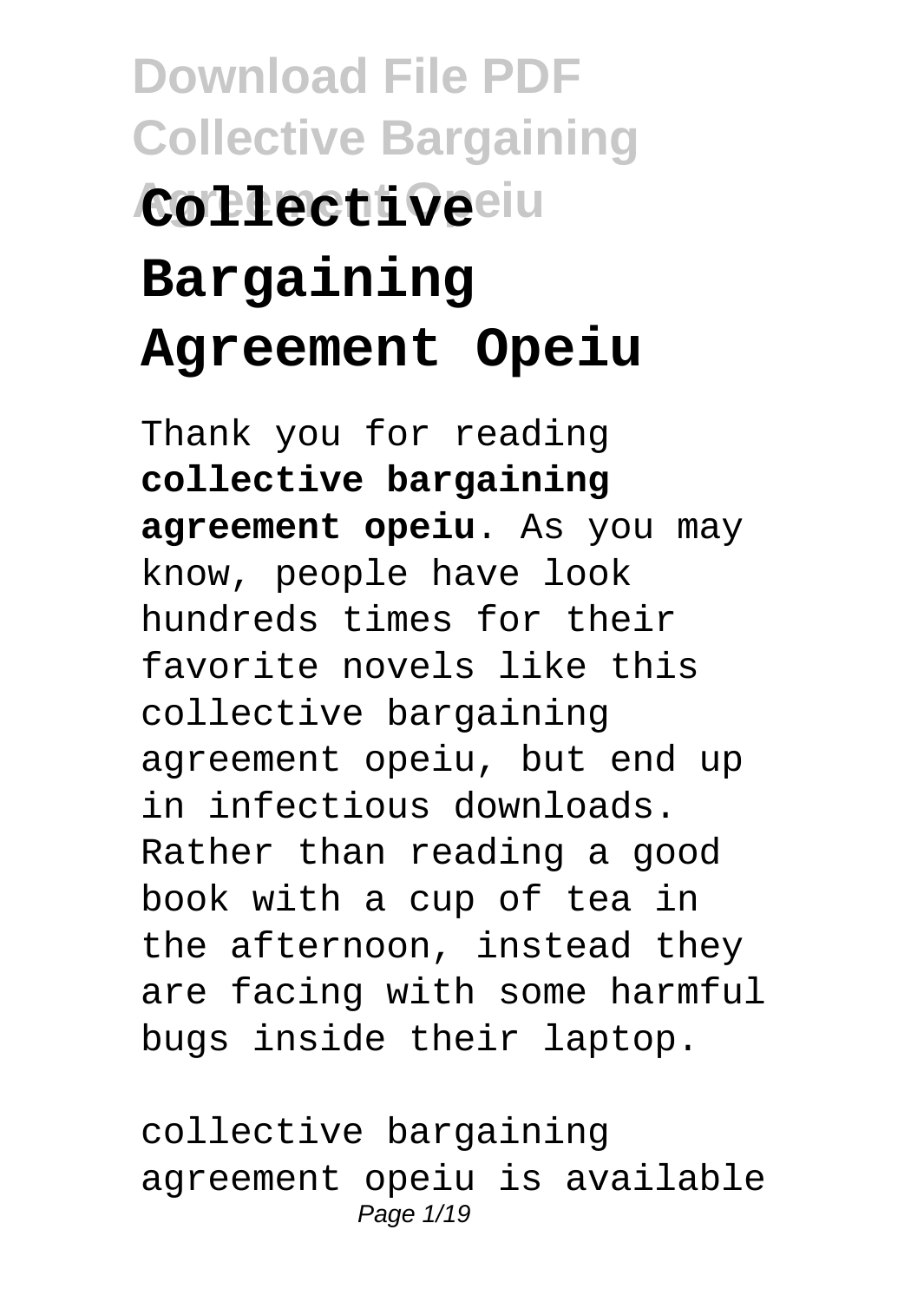in our digital library an online access to it is set as public so you can get it instantly.

Our books collection spans in multiple locations, allowing you to get the most less latency time to download any of our books like this one.

Kindly say, the collective bargaining agreement opeiu is universally compatible with any devices to read

Collective Bargaining Agreement (Union Agreement) Contemporary Collective Bargaining: Professor Harry Katz Outlines Emerging Strategies Title VII Collective Bargaining and Page 2/19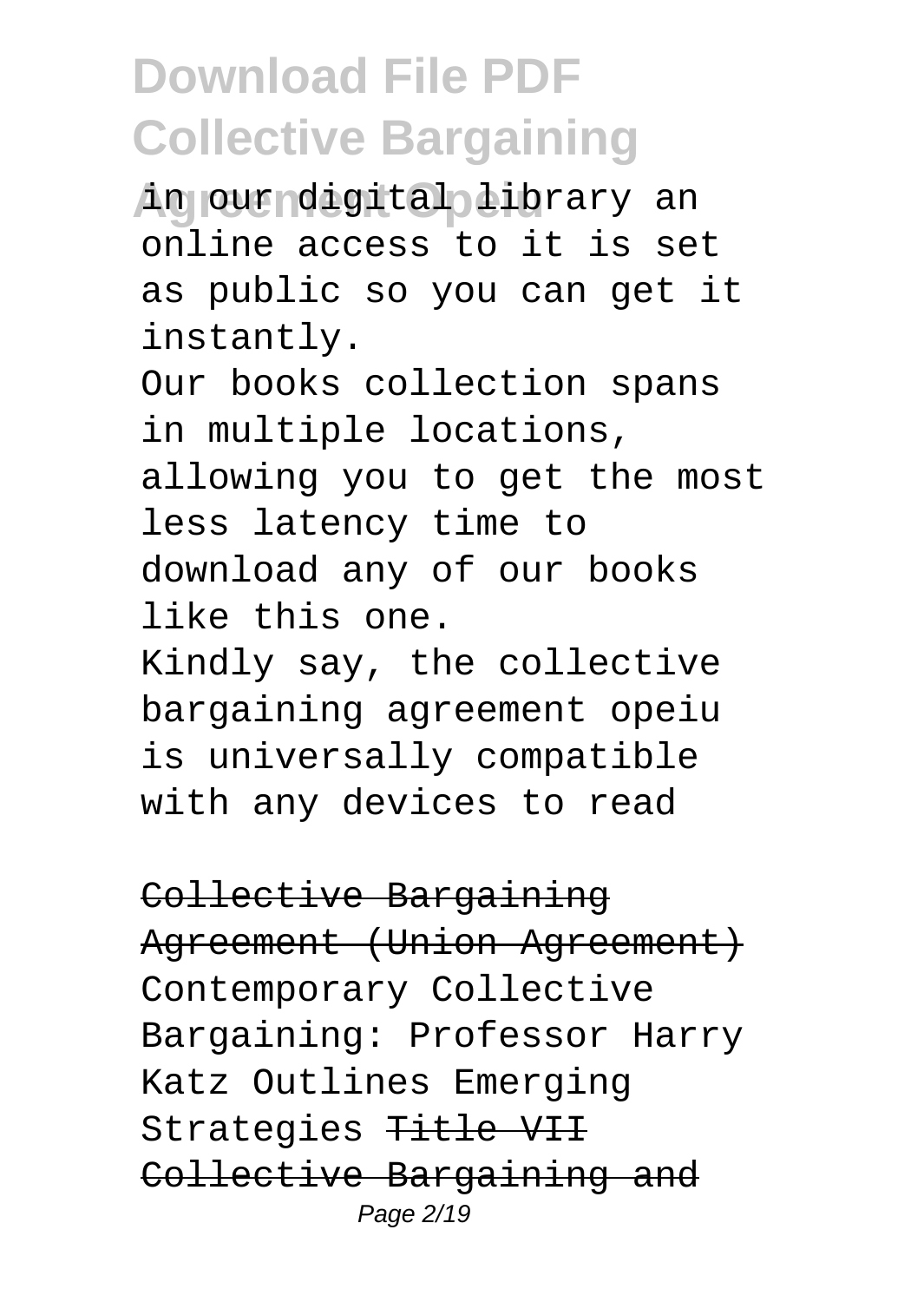Administration of Agreement (Part 1) NFL owners approve collective bargaining agreement KAMANGGAGAWA: Ep.5 : Collective Bargaining Agreement The Collective Agreement LABOR RELATIONS \u0026 NEGOTIATIONS: DEFINITION OF TERMS (PART 1) Collective Bargaining Administering a Collective Bargaining Agreement Collective Bargaining Agreement 2015-2019 Final Offer\"What is a Grievance? A Violation of the Collective Bargaining Agreement (CBA) \" What is Collective Bargaining? Kenyatta's Son Jomo Blessed with baby boy, Names him Uhuru Labor Unions: History Page 3/19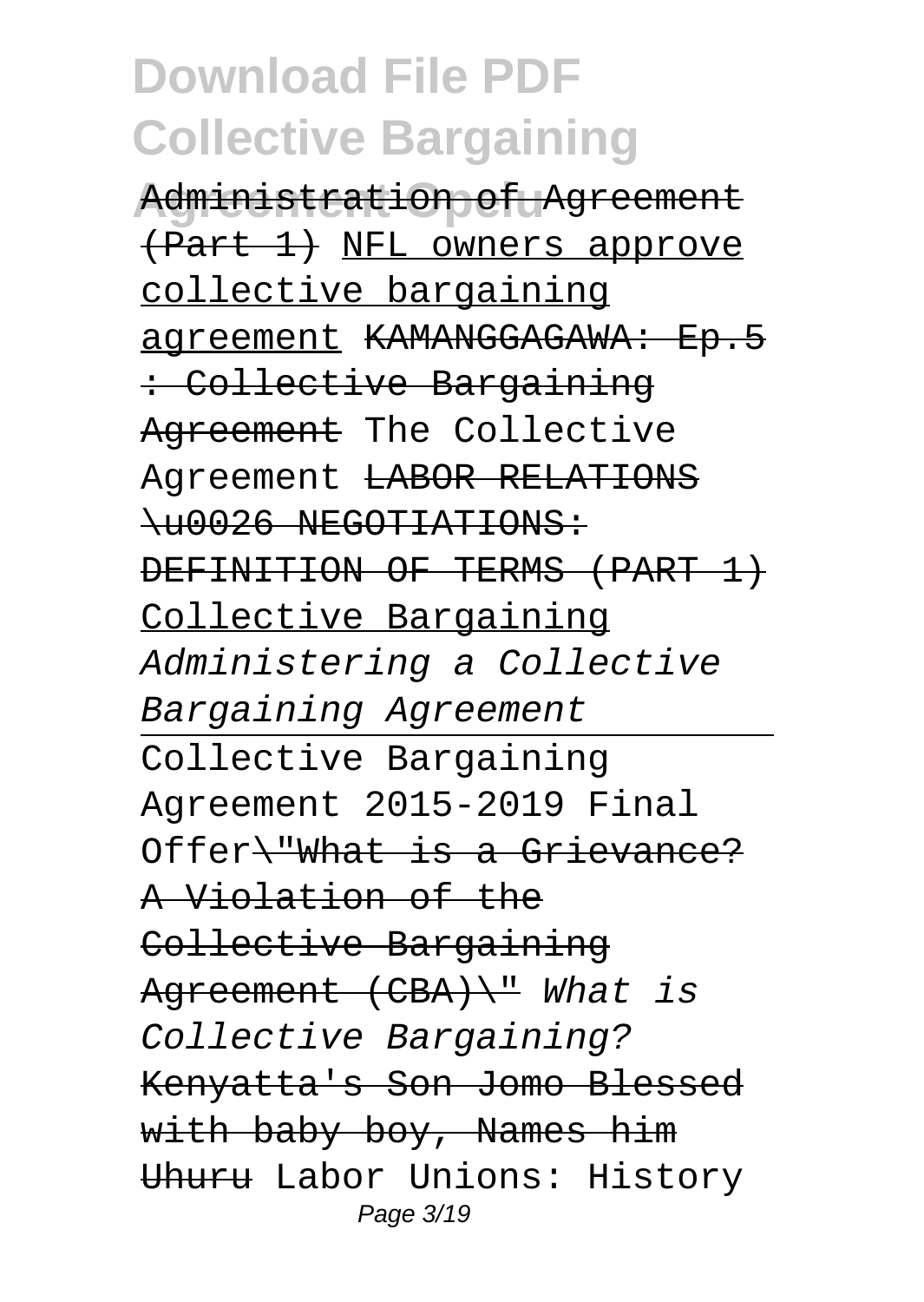**Af Unions \u0026 Collective** Bargaining LABOR ORGANIZATIONS Tips for negotiating agreements **LAW 531/631: Class 29 - Collective Bargaining The Grievance Procedure** COLLECTIVE BARGAINING - Concept \u0026 Process HLS Library Book Talk | Charles Fried's 'Contract as Promise: A Theory of Contractual Obligation' Collective Bargaining Union Contract Negotiation What is COLLECTIVE BARGAINING? What does COLLECTIVE BARGAINING mean?

What is a Collective Bargaining Agreement Collective Bargaining Process SAU 21 Collective Page 4/19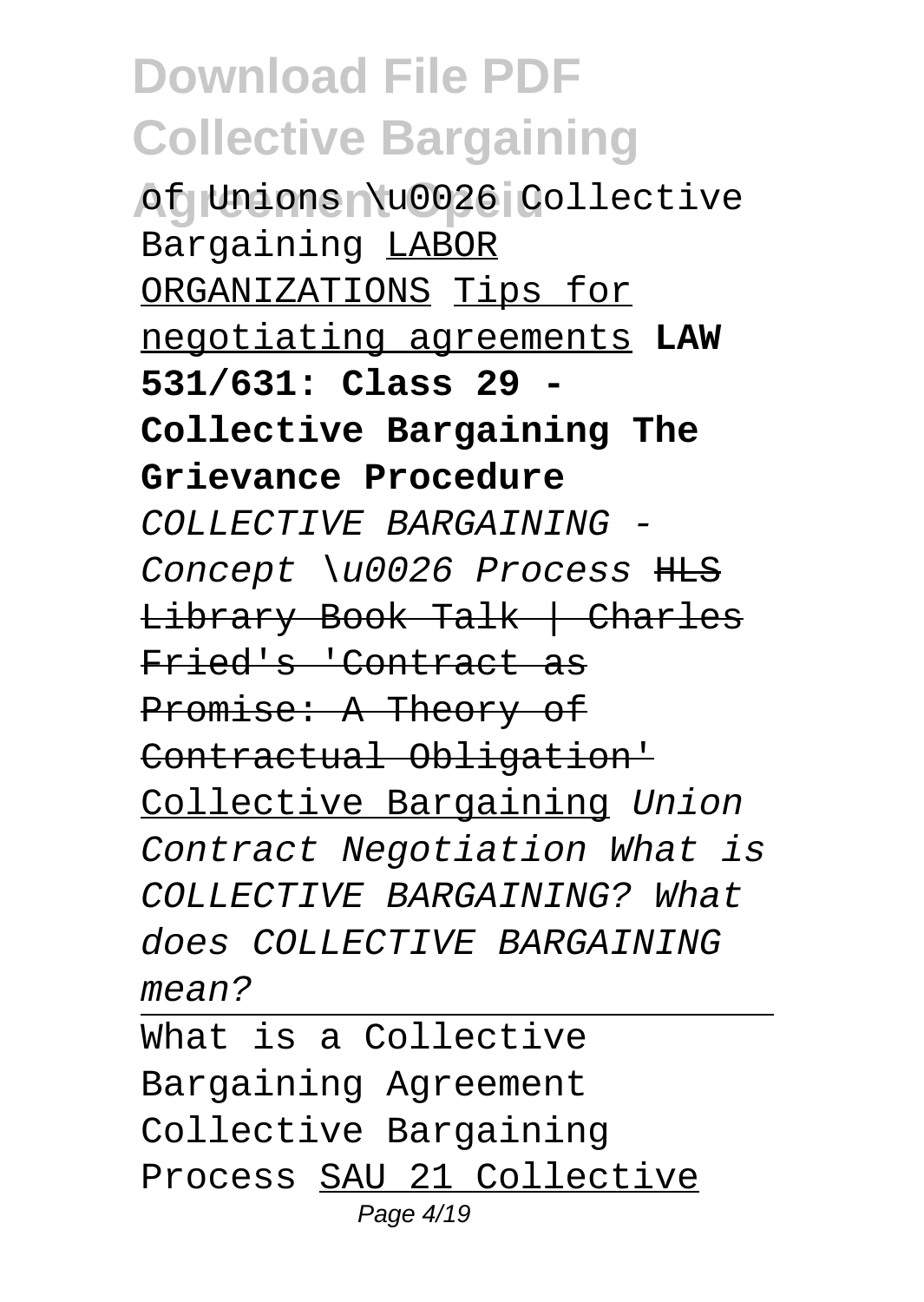**Bargaining Agreement** 2019-2023 Jane McAlevey, \"A Collective Bargain\" TSC releases new Collective Bargaining Agreement with unionsReading of ''Trial by Jury''part I **Collective Bargaining Agreement Opeiu** Collective Bargaining Agreements Please contact your Union Representative or the OPEIU Local 277 Office and request a copy of your contract. 641 North Cherry **Lane** 

**Collective Bargaining Agreements - OPEIU Local 277** Home » State Human Resources » Labor relations » Collective bargaining Page 5/19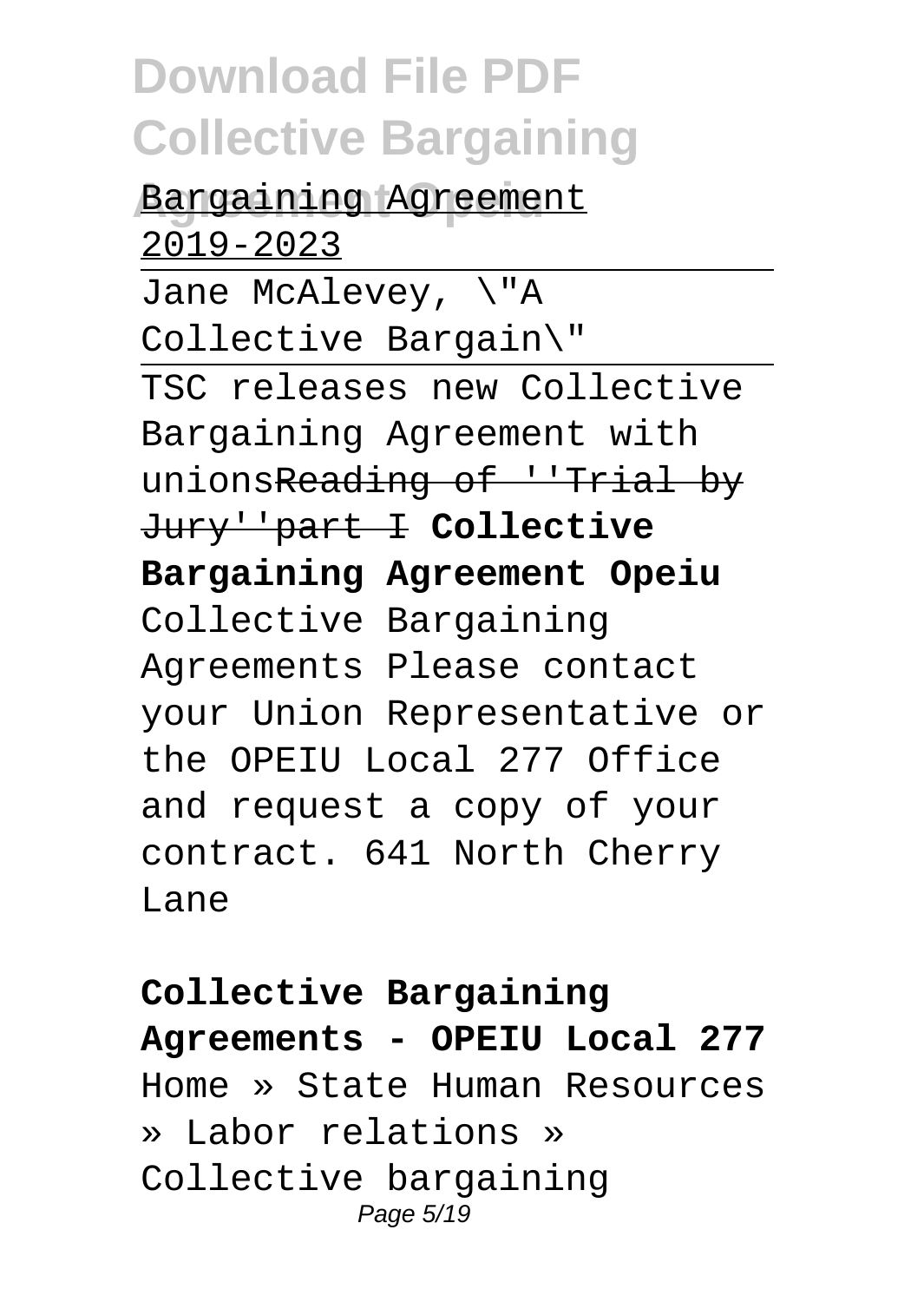**Agreements » Office and** Professional Employees International Union (OPEIU) Local 8 (2019-21) Coronavirus (COVID-19) guidance; ... (OPEIU) Local 8 (2019-21) Category. Washington State Ferries. Bargaining unit members. 60.

### **Office and Professional Employees International Union ...**

COLLECTIVE BARGAINING AGREEMENT OPEIU LOCAL 8 – IAM 160 5 Section 7.7 The Employer shall have the right to assign employees to temporary work at other District locations. If employees are assigned to work at different locations, Page 6/19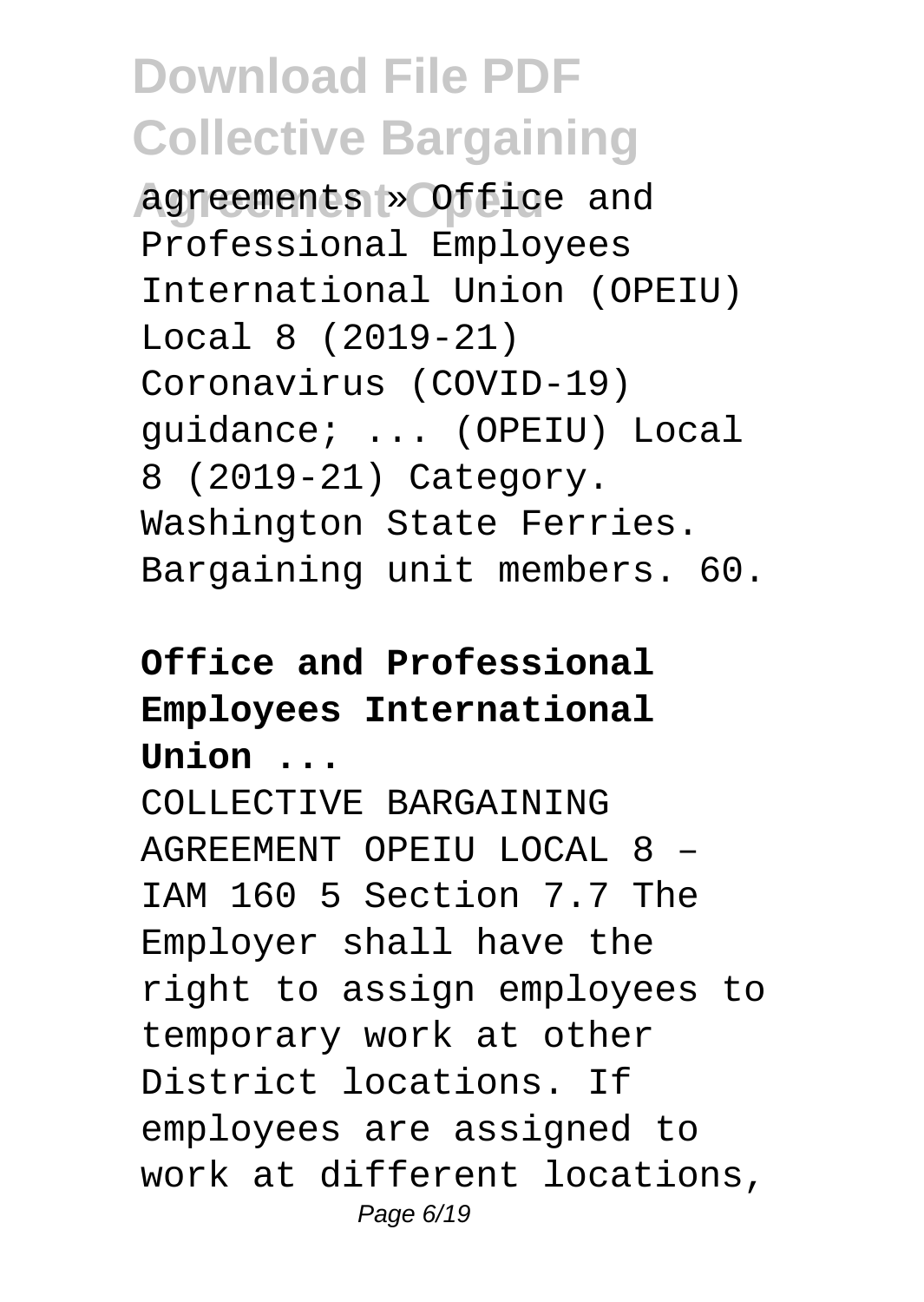they will be compensated for any extra miles above their normal commute at the current allowable IRS mileage rate.

### **COLLECTIVE BARGAINING AGREEMENT BETWEEN ... - OPEIU Local 8** COLLECTIVE BARGAINING AGREEMENT OPEIU LOCAL 8 – COMPASS HOUSING ALLIANCE 3 provides assistance to Local 8 Members experiencing an immediate, severe, and temporary financial situation due to an emergency. Hardship Fund applications are available on the OPEIU Local 8 website. Employees may make contributions to the Page 7/19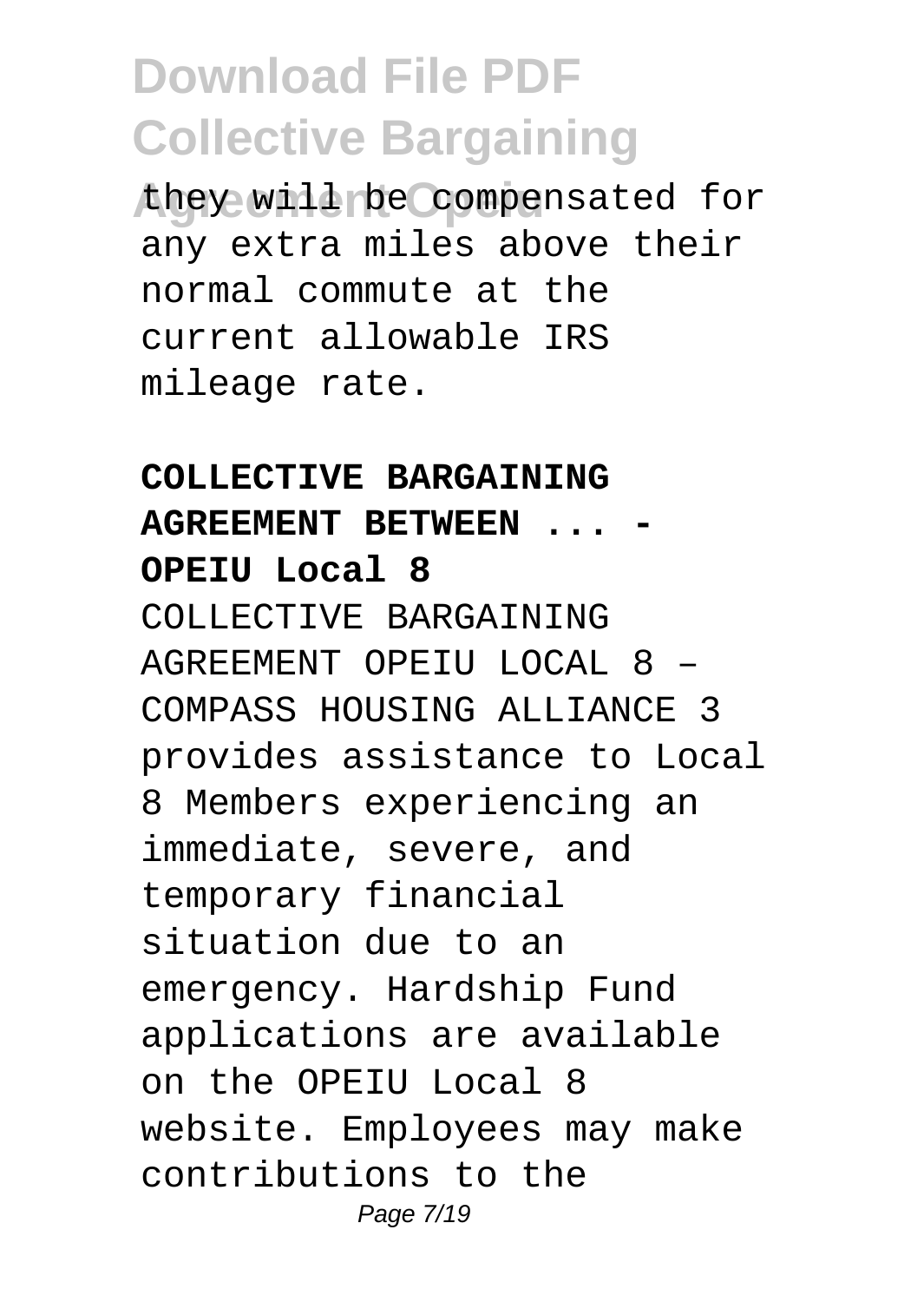**Agreement Opeiu** Hardship Fund directly to

### **COLLECTIVE BARGAINING AGREEMENT BETWEEN ... - OPEIU Local 8** This section of the Wisconsin OSER web site contains the final text of collective bargaining agreements with unions and employee associations that negotiate with the state. Occupations represented by the bargaining units include state attorneys, building trades, professional employees, health care professionals, physicians and dentists, teachers, clerical employees, graduate students, and more.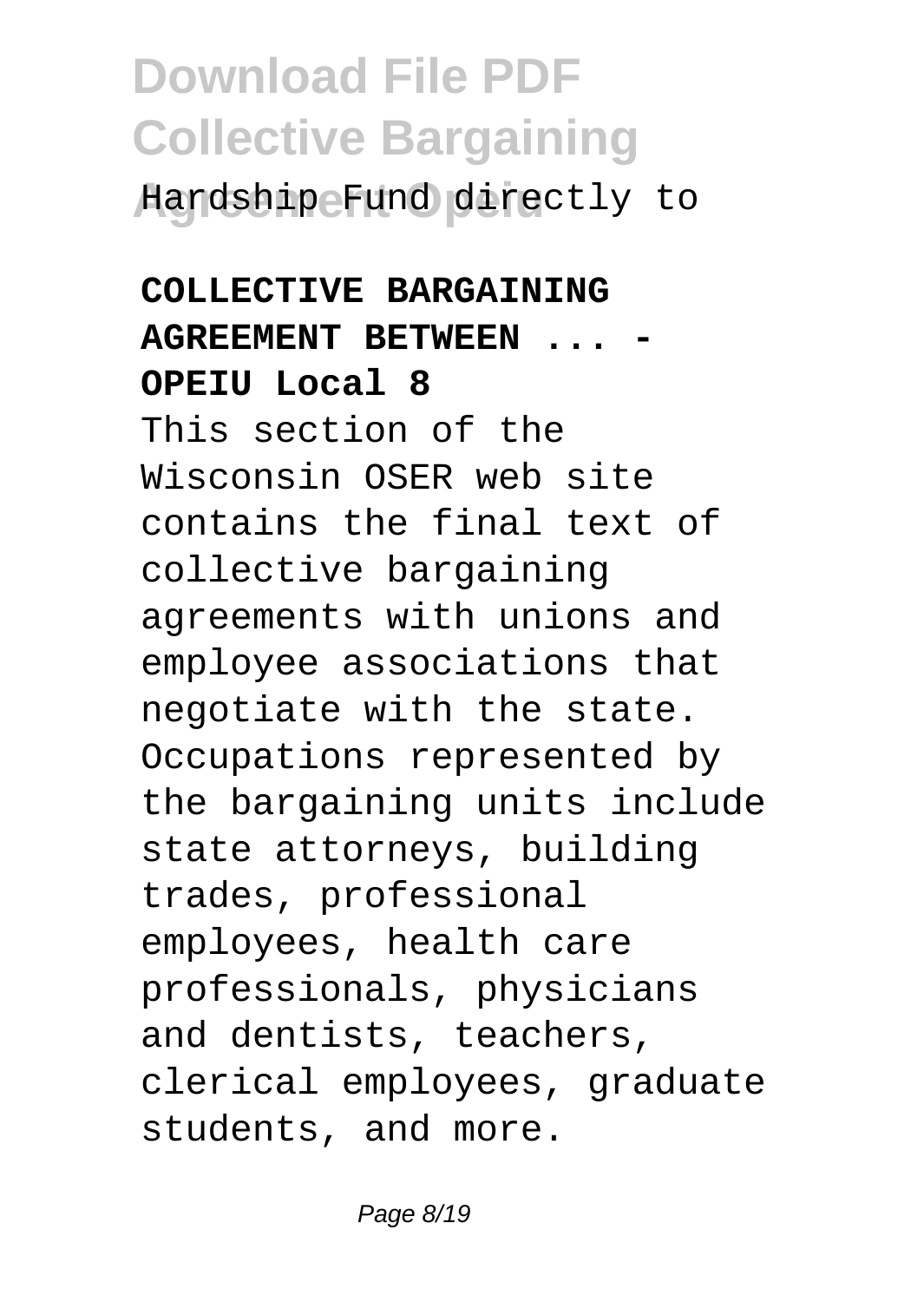### **Agreement Opeiu Collective Bargaining Agreements - OPEIU - How to do ...**

1.1 The Employer recognizes the Union as the sole collective bargaining agent for all employees employed in office, clerical or technical capacities, provided that all regularly elected officers of the Employer and full-time appointed employees are exempt from the unit if the combined work they perform is not a sufficient

#### **COLLECTIVE BARGAINING**

**AGREEMENT - opeiu.org** OPEIU HEALTHCARE Pennsylvania is affiliated with the Office and Page 9/19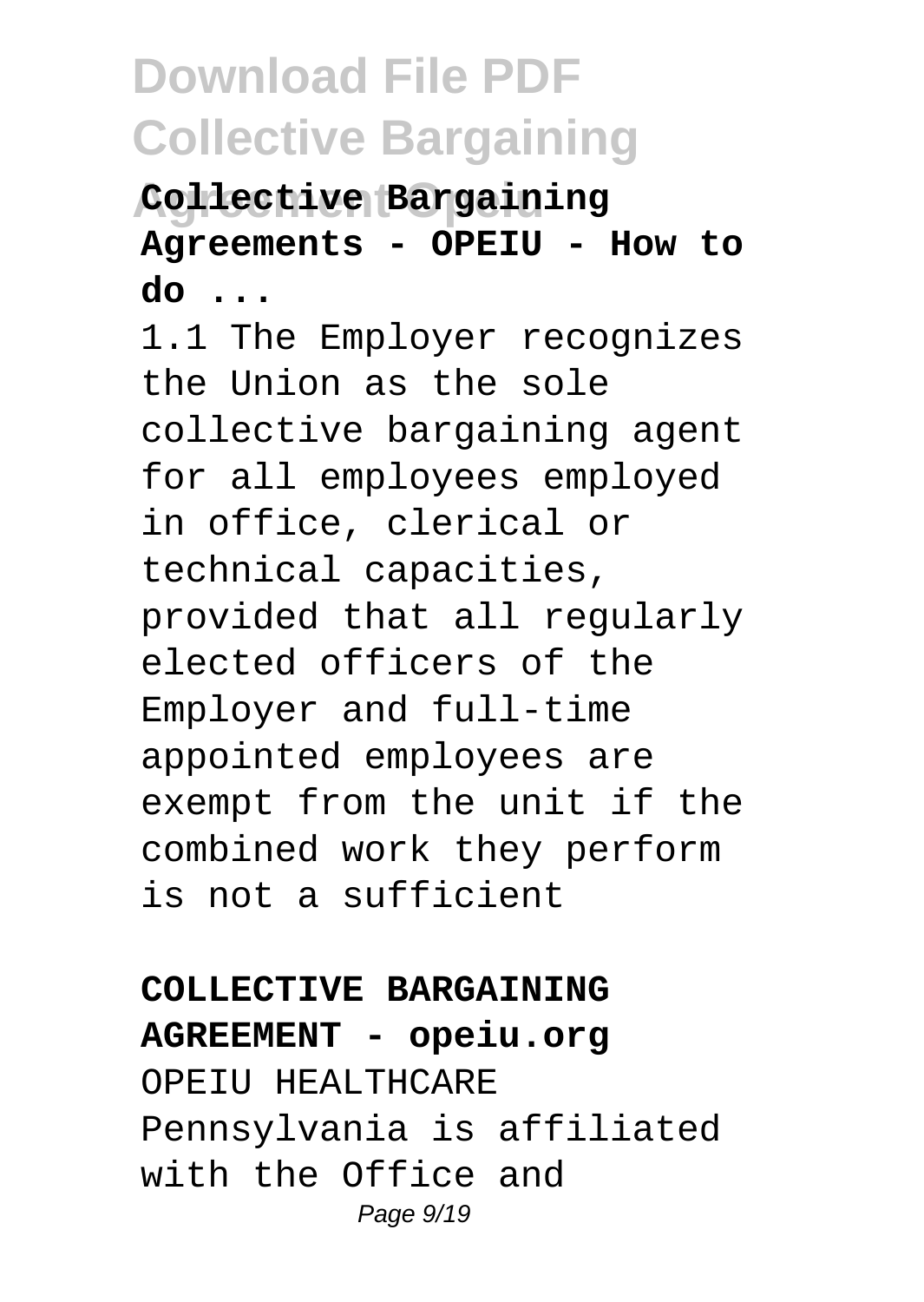**Agreement Opeiu** Professional Employees International Union, which represents over 144,000 members in various professional fields and is recognized as a leader in achieving effective outcomes for nurses through collective bargaining.

#### **OPEIU HEALTHCARE**

#### **Pennsylvania**

Opeiu Local 174 members have gained major through the collective bargaining process in: Wage Increases, Medical Benefits, Pension Benefits, Overtime Pay, Vacation Leave, Sick Leave, Representation, Grievance and Arbitration, Temporary Job Placement and Job Page 10/19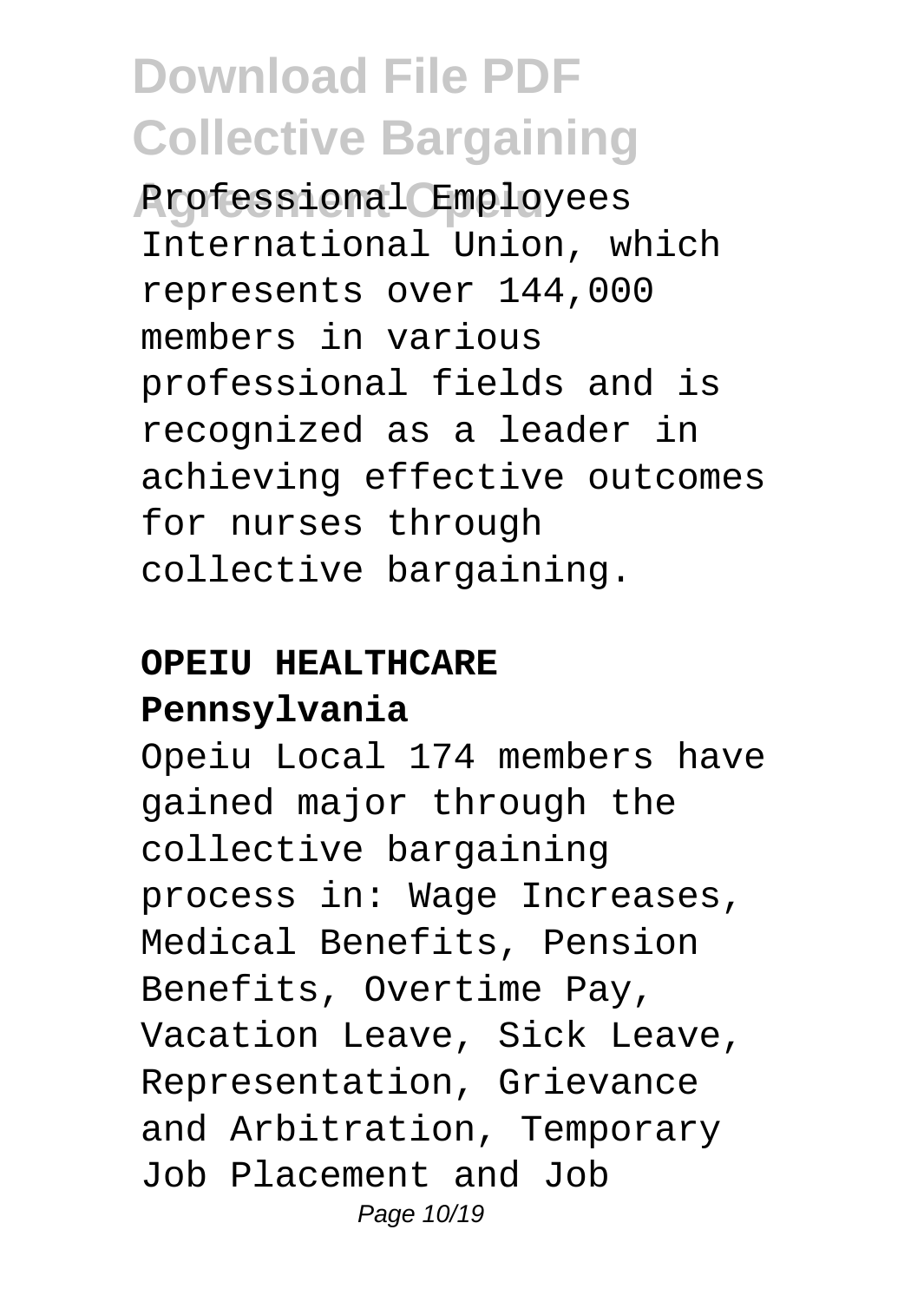### **Download File PDF Collective Bargaining** Referral Service.

#### **OPEIU - Local 174 > Home**

OPEIU Local 2, represents about 8,000 working people in Washington DC, Maryland, and Virginia. We negotiate and enforce contracts, organize and train members, and develop leadership that extends beyond the workplace. We are constantly working to defend and advocate for not only our members' rights, but for the rights of all working people as well.

### **OPEIU LOCAL 2 - Office and Professional Employees ...** As OPEIU Local 277 members, we have a say in the Page 11/19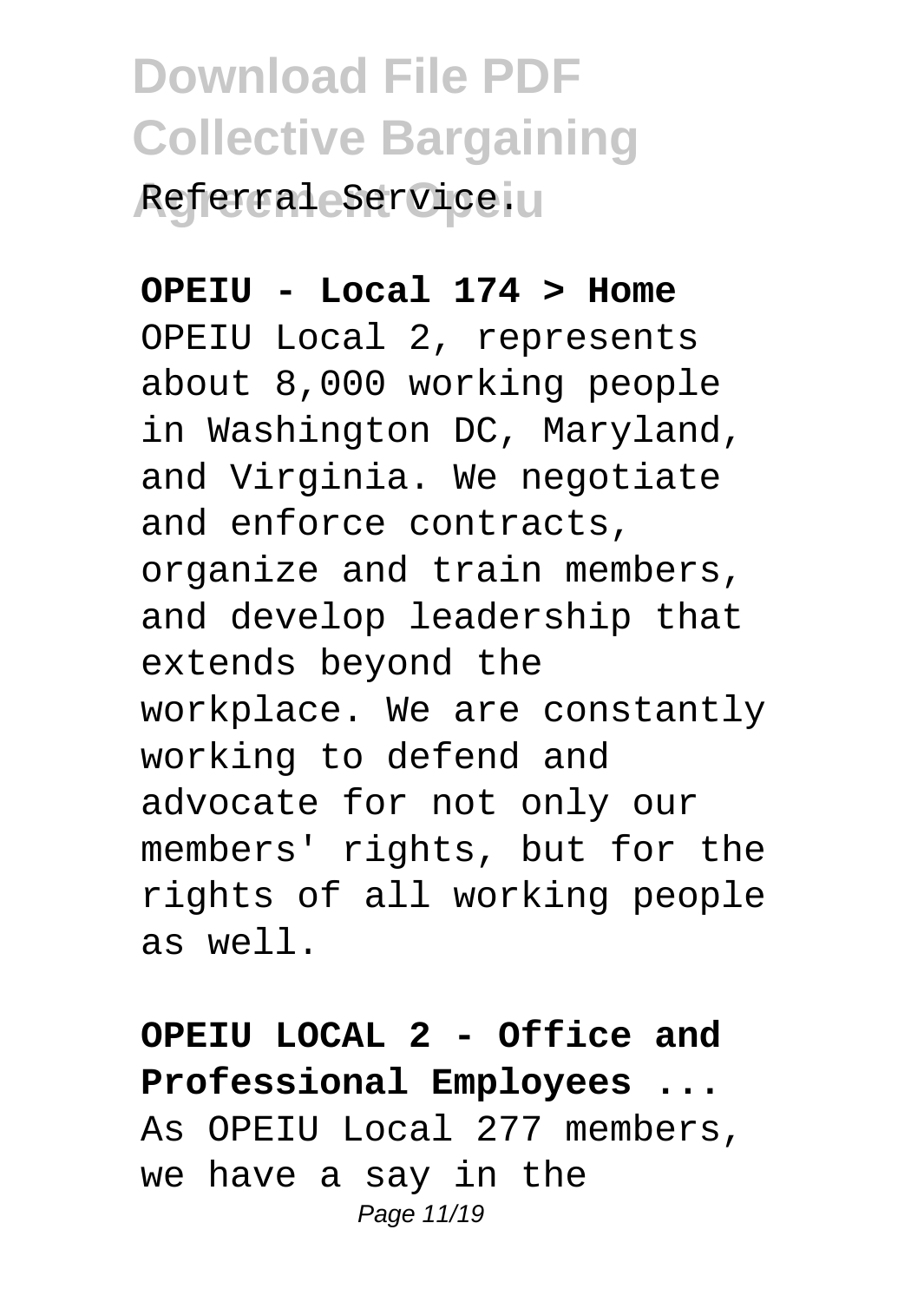benefits we receive. We've negotiated with our employers to achieve better healthcare plans with lower out-of-pocket costs and retirement security. Local 277 has negotiated an industry leading insurance reimbursement in the form of earned additional commissions for those members that are contracted with AIL and NILICO.

#### **OPEIU Local 277 > Home**

/opeiu#30 afl-cio 1 THIS AGREEMENT, entered into by INTERNATIONAL BROTHERHOOD OF ELECTRICAL WORKERS, LOCAL 12, AFL-CIO, hereinafter referred to as the "Employer" and OFFICE AND Page 12/19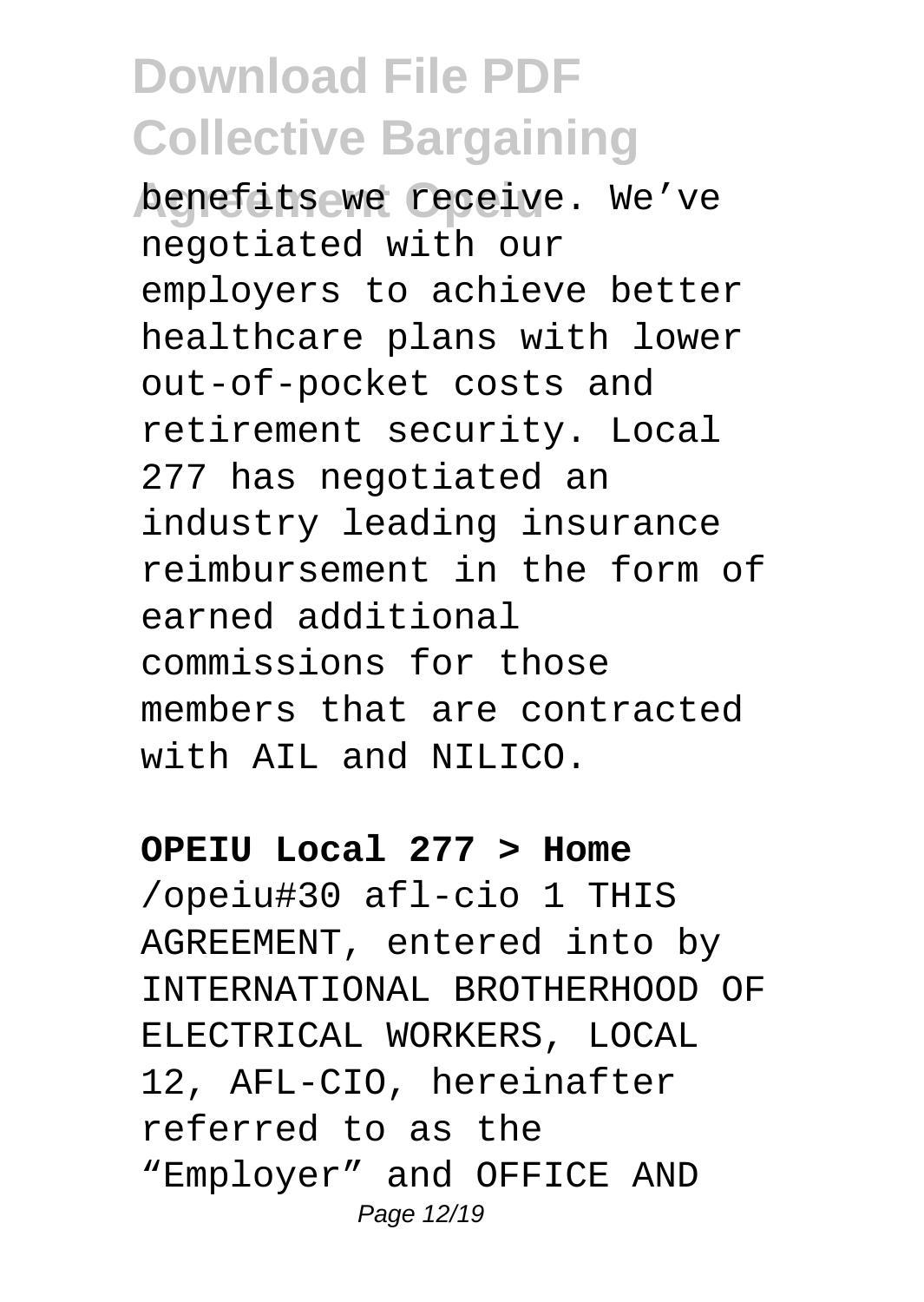**Agreement Opeiu** PROFESSIONAL EMPLOYEES INTERNATIONAL UNION, LOCAL30, AFL-CIO, hereinafter referred to as the "Union".

### **COLLECTIVE BARGAINING**

#### **AGREEMENT - OPEIU**

Feel free to look around our public areas where you will find our most recent Collective Bargaining Agreement. As an employee represented by the Union, you can enjoy all the benefits of this contract. This contract establishes your wages, hours, benefits, and working conditions, and also:

#### **OPEIU Local 407 | Bristow US** Page 13/19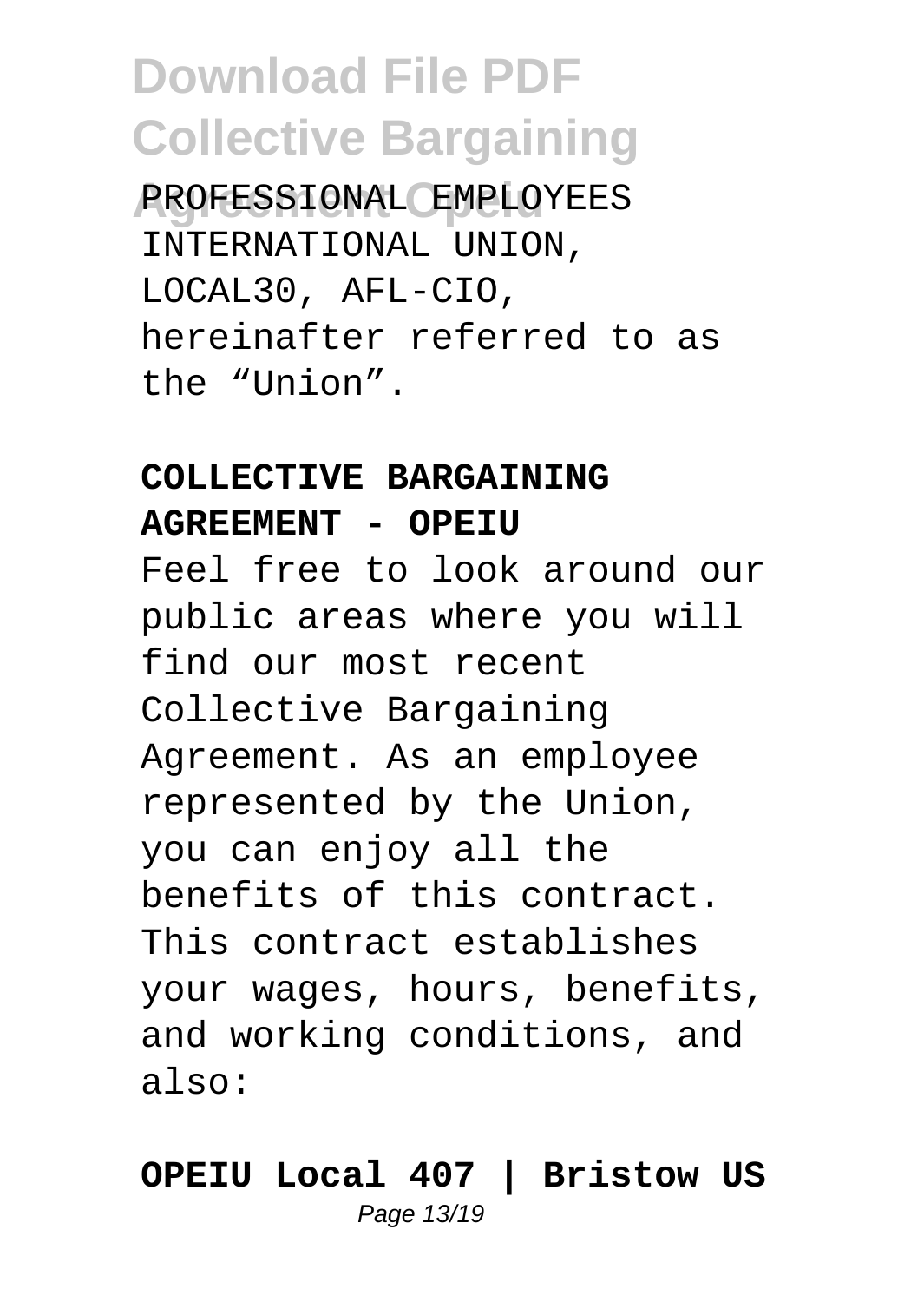**Agreement Opeiu LLC technical staff union** bargaining units shall be permitted to meet with respective bargaining unit members to review labor agreements and other bargaining unit matters. The Employer will provide the Union representative with th e times, dates and locations of the New Employee Orientations that contain

#### **COLLECTIVE BARGAINING**

**AGREEMENT - OPEIU Local 30** NJIT has recognized the following unions as the exclusive bargaining agents for employees within their respective bargaining units, and has entered into written collective bargaining Page 14/19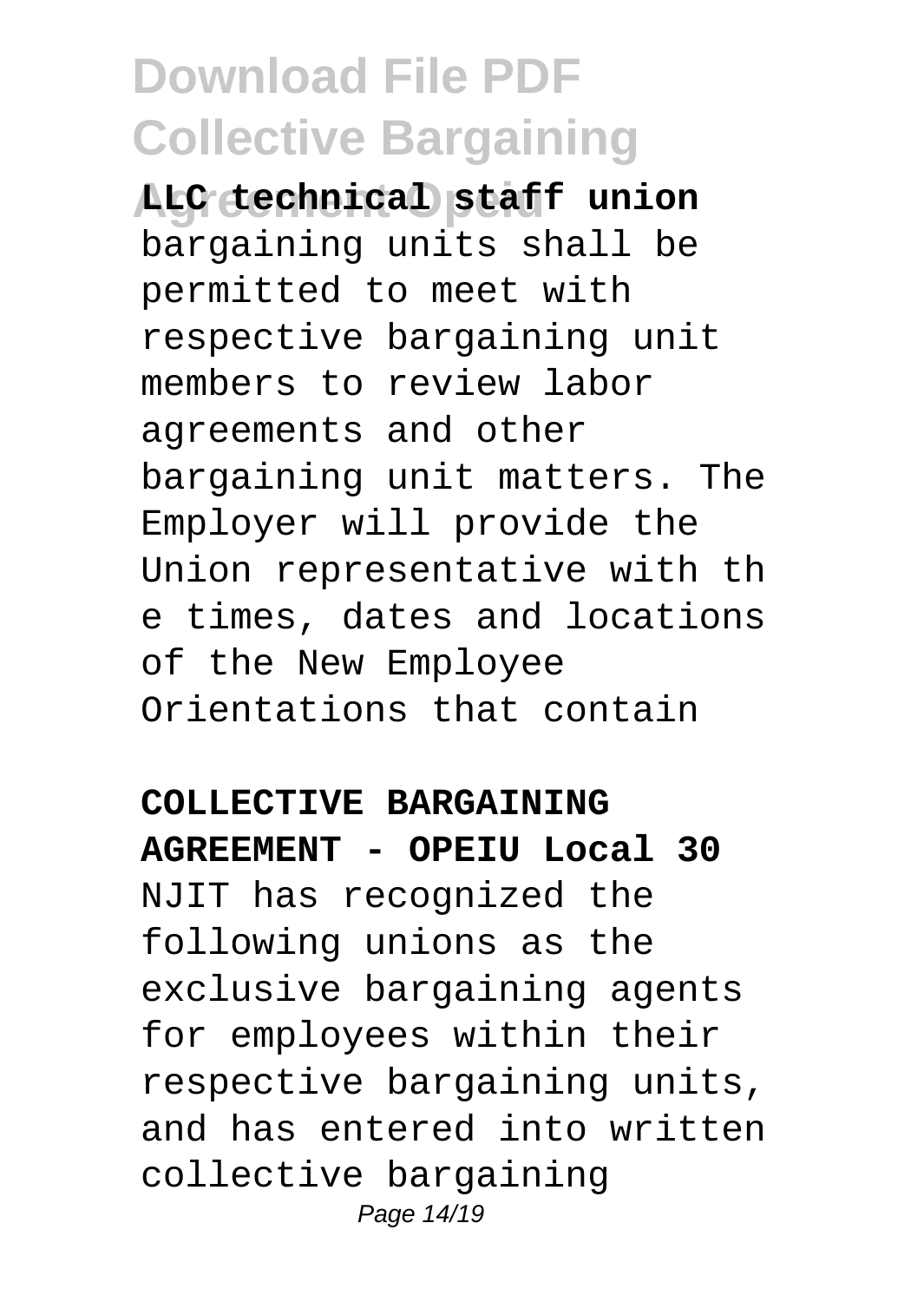agreements with each of them. ... Current AFSCME Agreement; OPEIU: ...

### **Union Contracts | NJIT Human Resources**

The Employer recognizes the Union as the exclusive collective bargaining representative for all employees employed at the Washington State Department of Transportation Ferries Division (WSF) as identified in Appendix A and for any additional job classifications, office and clerical in nature, created during the term of this Agreement as specified in the MEC unit clarification order, for the purpose of Page 15/19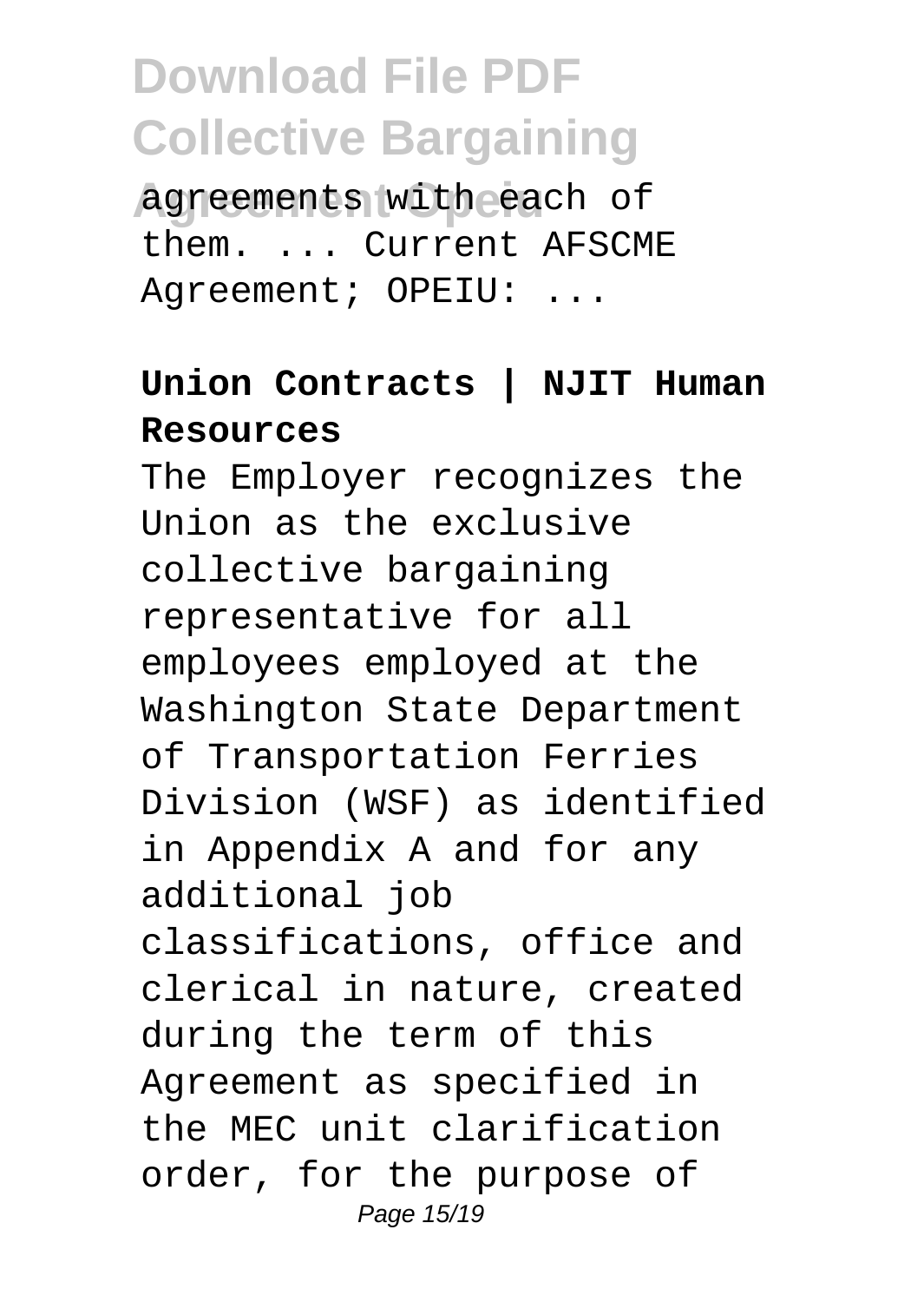**Agreement Operator** establishing wages, hours and working conditions.

#### **COLLECTIVE BARGAINING AGREEMENT**

Collective Bargaining Agreements. \*The North American Industry Classification System (NAICS) is the standard used by Federal statistical agencies in classifying business establishments for the purpose of collecting, analyzing, and publishing statistical data related to the U.S. business economy. For more information on the NAICS and to look up codes, visit the NAICS page at the U.S. Census Bureau.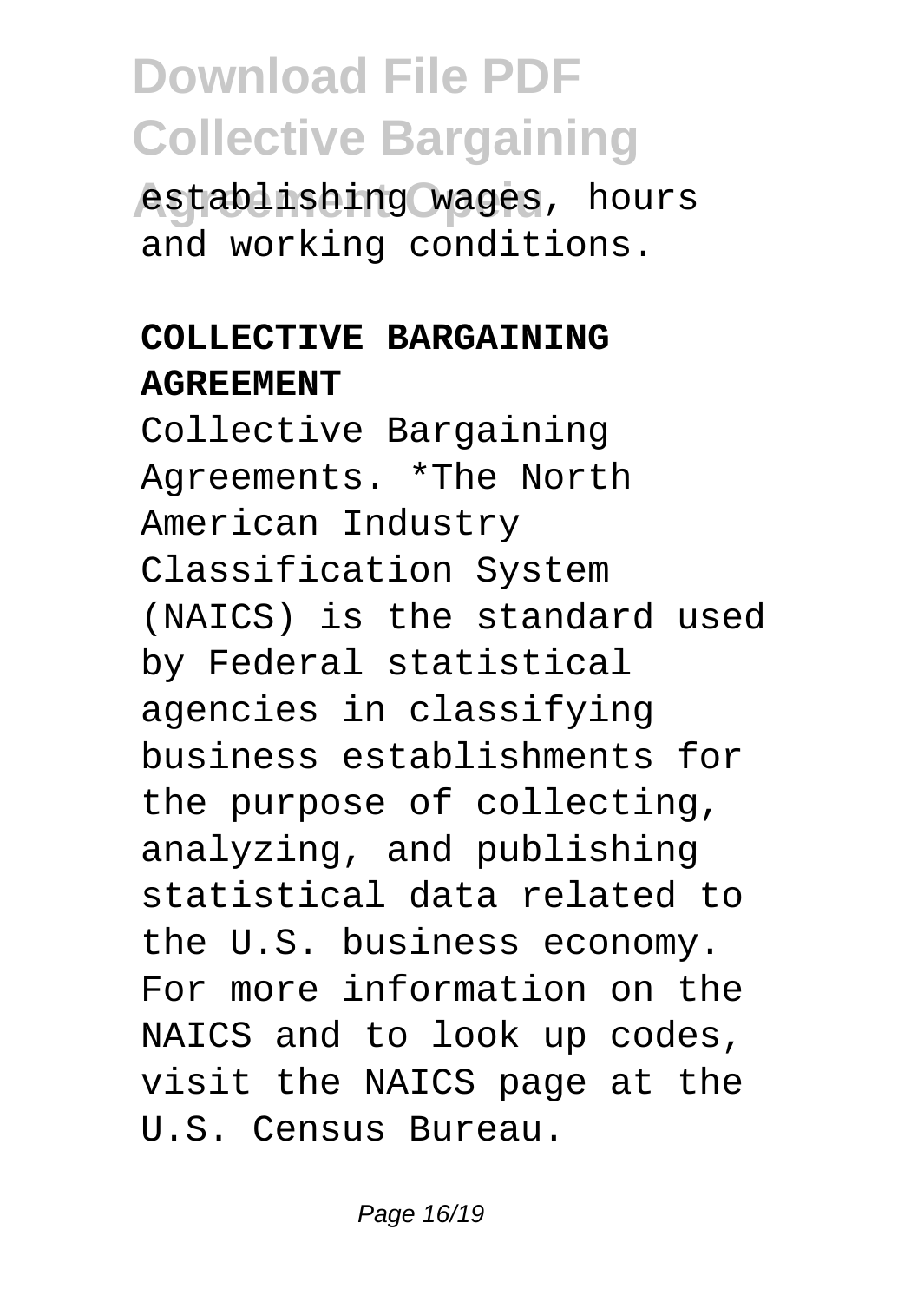### **Agreement Opeiu Collective Bargaining Agreements | U.S. Department of Labor**

Rutgers, the State University of New Jersey hereby recognizes OPEIU, Local 153 of AFL-CIO for the purpose of collective negotiations for all terms and conditions of employment in a unit of staff employed by the University of Medicine and Dentistry at all locations as set forth in Paragraph (A) hereof. A. The staff included are: 1. Security Officers

### **COLLECTIVE BARGAINING AGREEMENT**

Collective Bargaining Agreements (Union Contracts) Page 17/19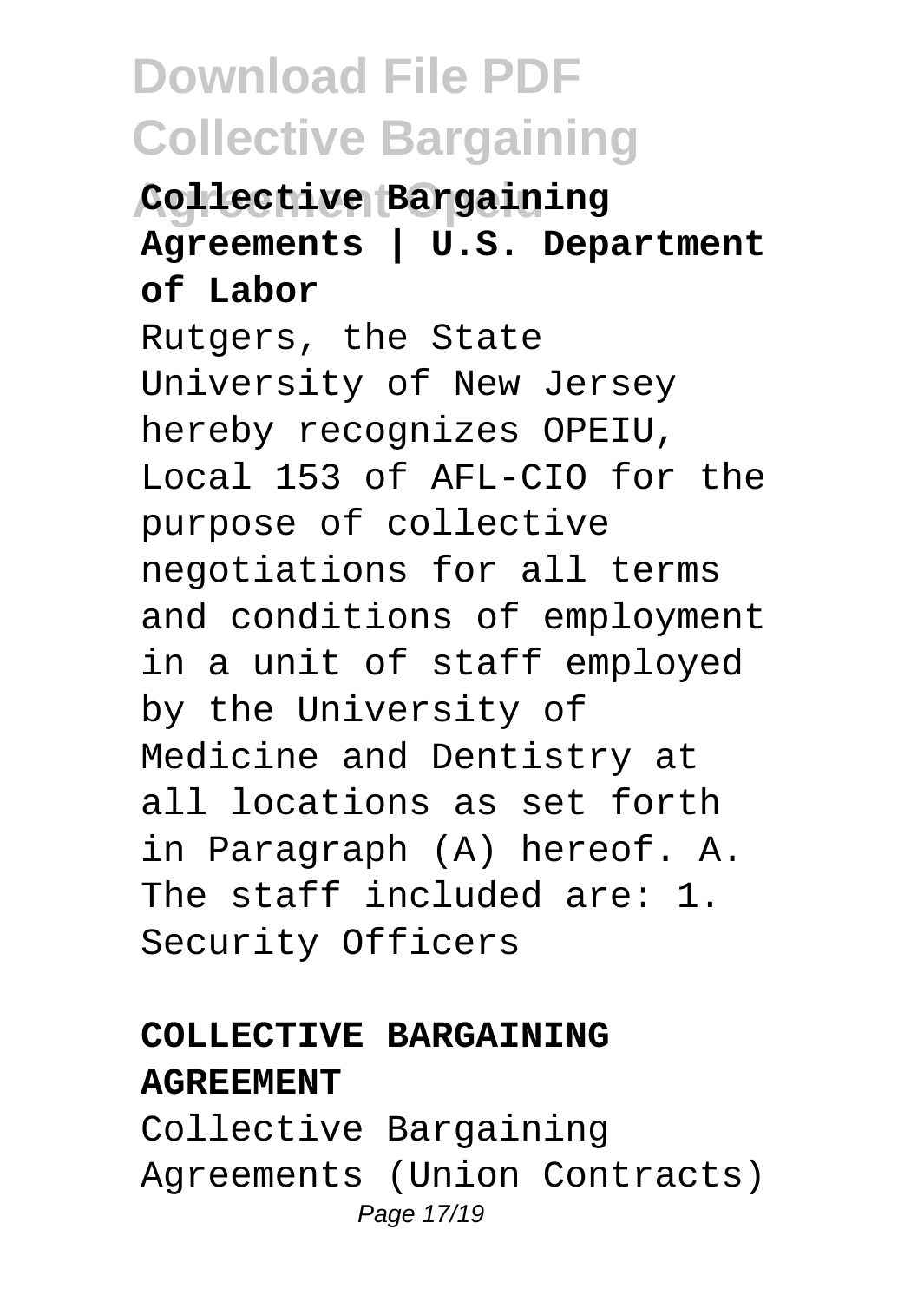**Agreement Opeiu** Over 90% of Executive Department employees are covered by a union contract.

### **Collective Bargaining Agreements (Union Contracts)**

#### **| Mass.gov**

New Agreement Provides Needed Relief for Healthcare Workers Treating COVID-19 Patients A new agreement between the Coalition of Kaiser Permanente Unions and Kaiser will ease major burdens for healthcare workers treating a growing number of COVID-19 patients.

Copyright code : 628662208d9 Page 18/19